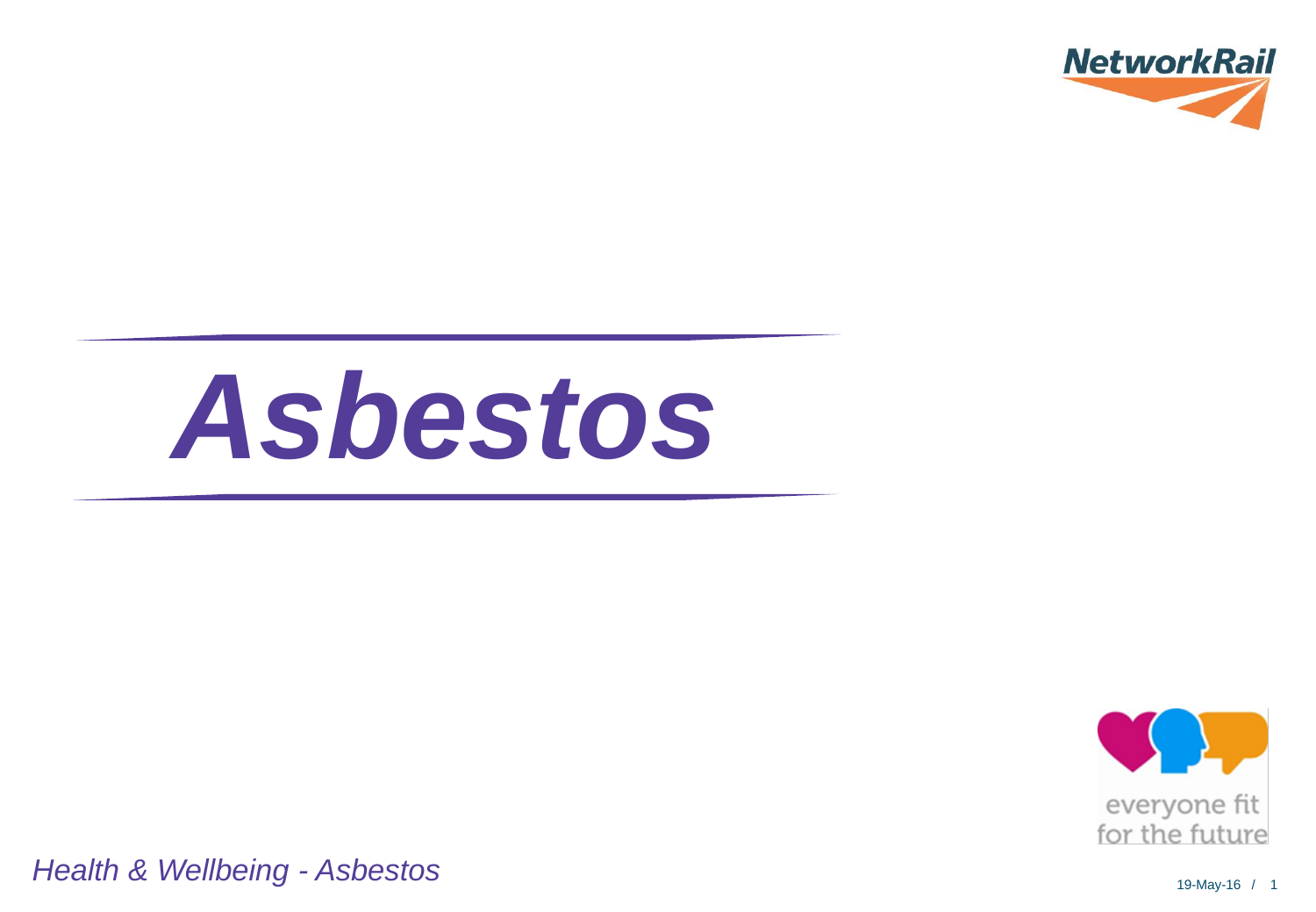

# *What does this presentation cover?*

- Where asbestos is **found**
- **EXEC** relating to asbestos
- **Effects** of asbestos
- **Working** with asbestos
- Accidental **exposure** to asbestos

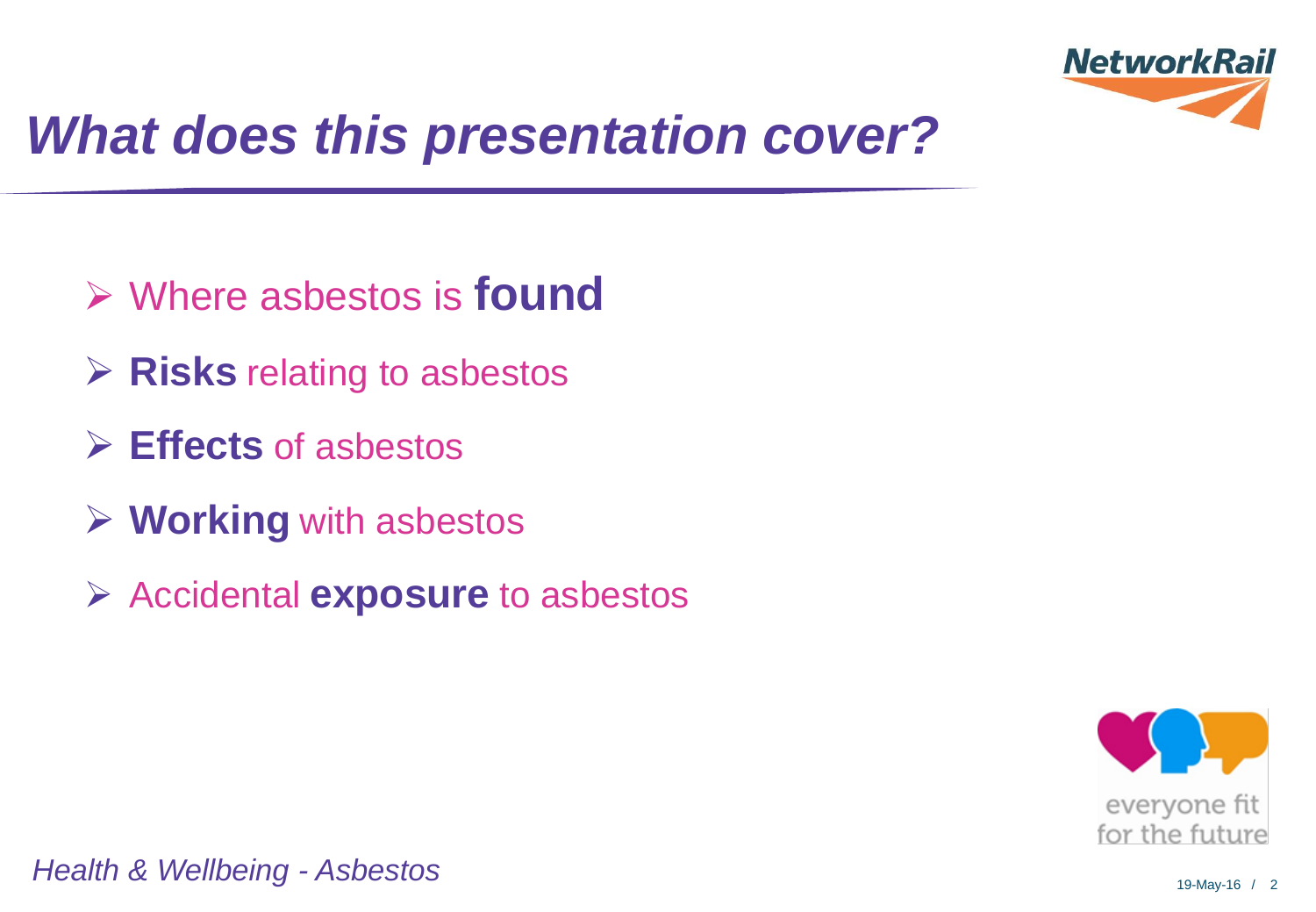

# *Where is asbestos found?*

#### Asbestos was extensively used as a **building material** in the UK from the **1950s** through to the **mid-1980s**

#### It was used for a variety of purposes and was ideal for **fireproofing** and **insulation**

Any building or common materials used in the building trade **before 2000** can contain asbestos.



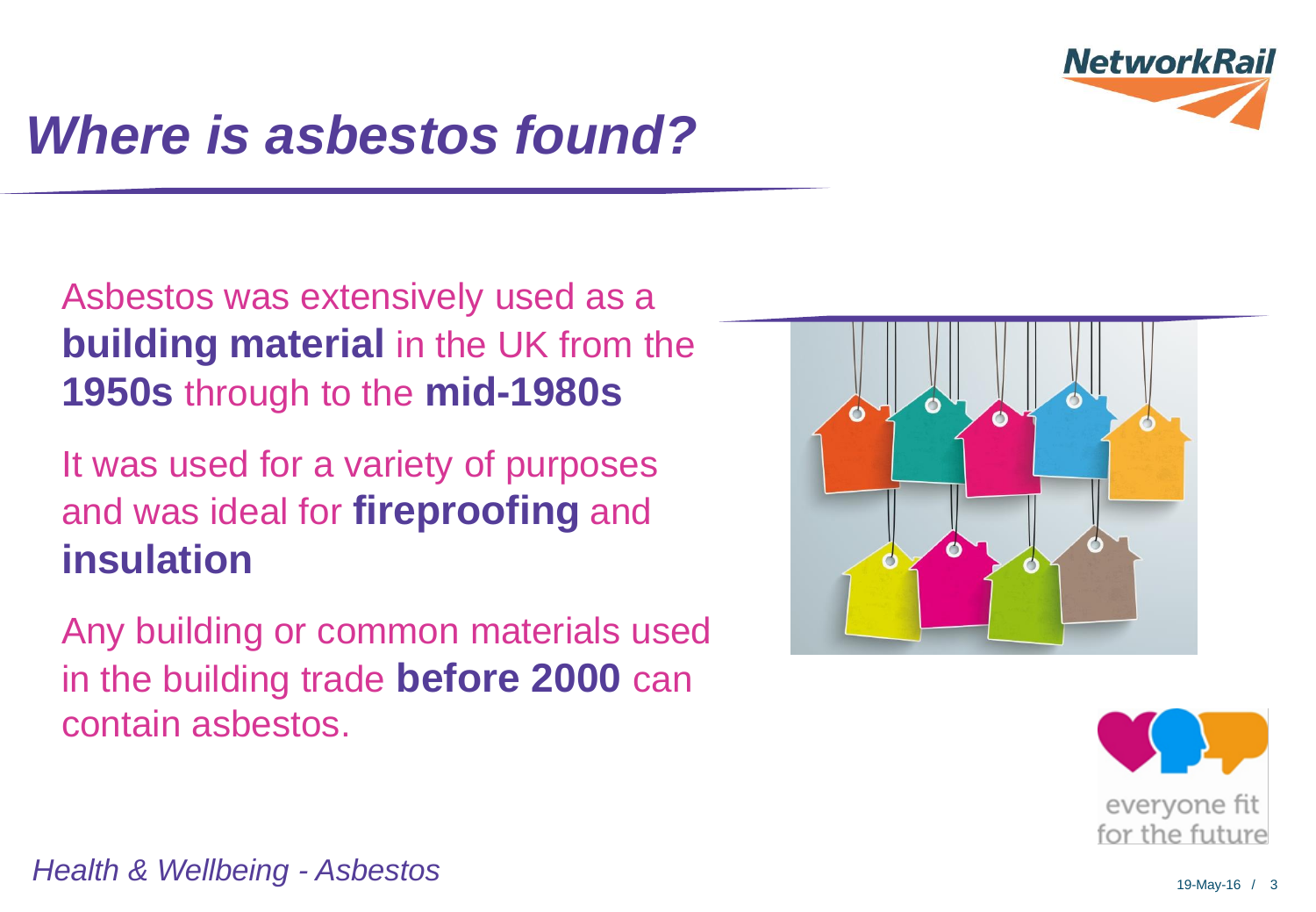

# *Risks Relating to asbestos*

- $\triangleright$  Asbestos is not a cause for concern unless the fibres become **airborne**
- $\triangleright$  A key factor in the risk of developing an asbestos-related disease is the total number of fibres **breathed in**
- Repeated **occupational exposures** can cause a substantial exposure build up over time which increases the risk of developing an asbestos-related disease in the future
- Asbestos-related diseases are **lung diseases** which can be serious



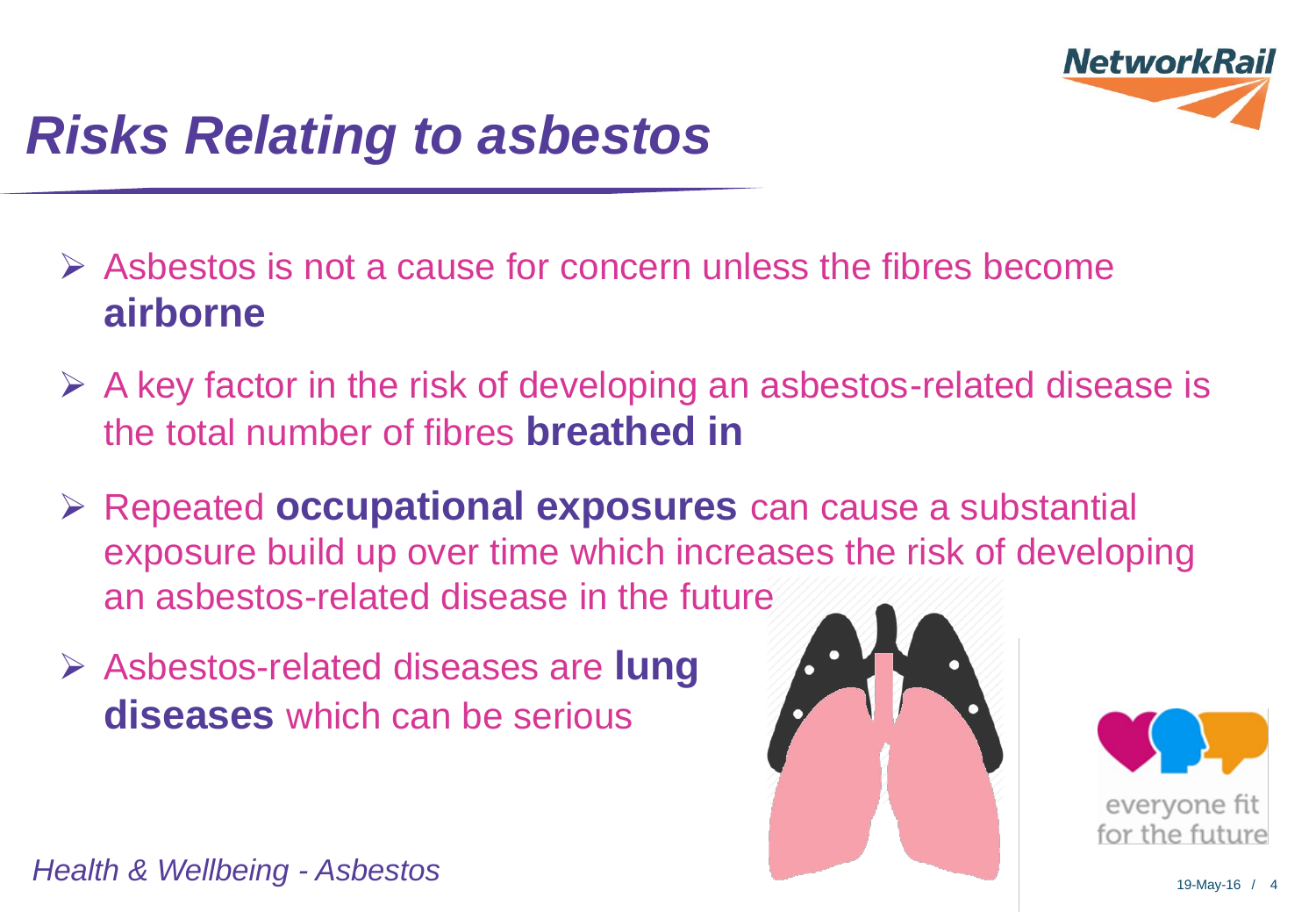

## *Asbestos fact*

## Asbestos materials in good condition are safe, only becoming **unsafe** when the fibres become **airborne**, which happens when materials are **damaged or worked on.**



*Health & Wellbeing* 19-May-16 / <sup>5</sup> *- Asbestos*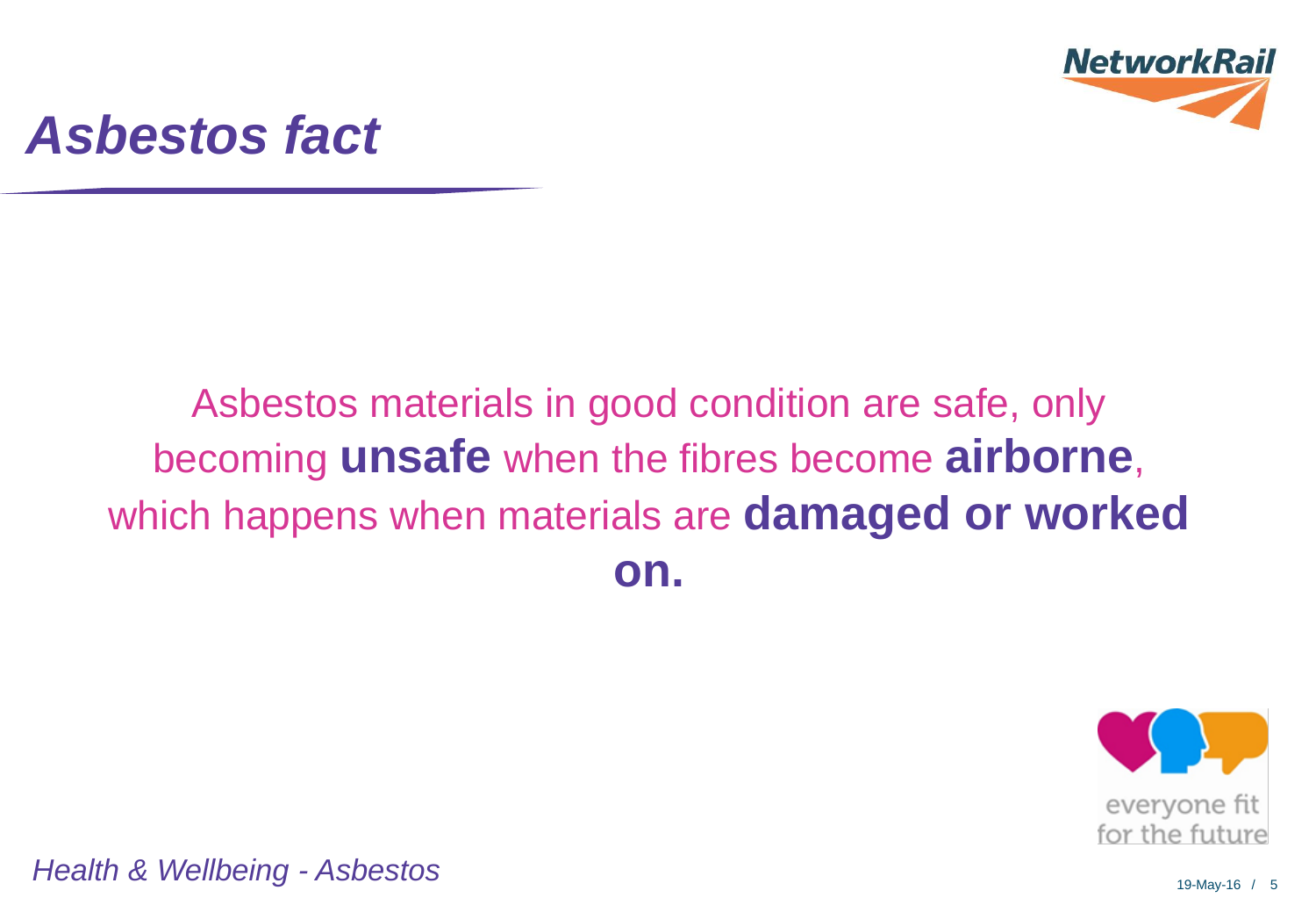

## *Effects of asbestos*

- Asbestos related diseases won't affect you immediately as there is a long latency period meaning it can take up to **15 – 60 years** for any symptoms to develop after exposure
- You need to **protect** yourself now to prevent future health problems
- $\triangleright$  It is also important to remember that people who smoke and are exposed to **respiratory hazards**  such as **asbestos** are at a much **greater risk** of developing lung disease

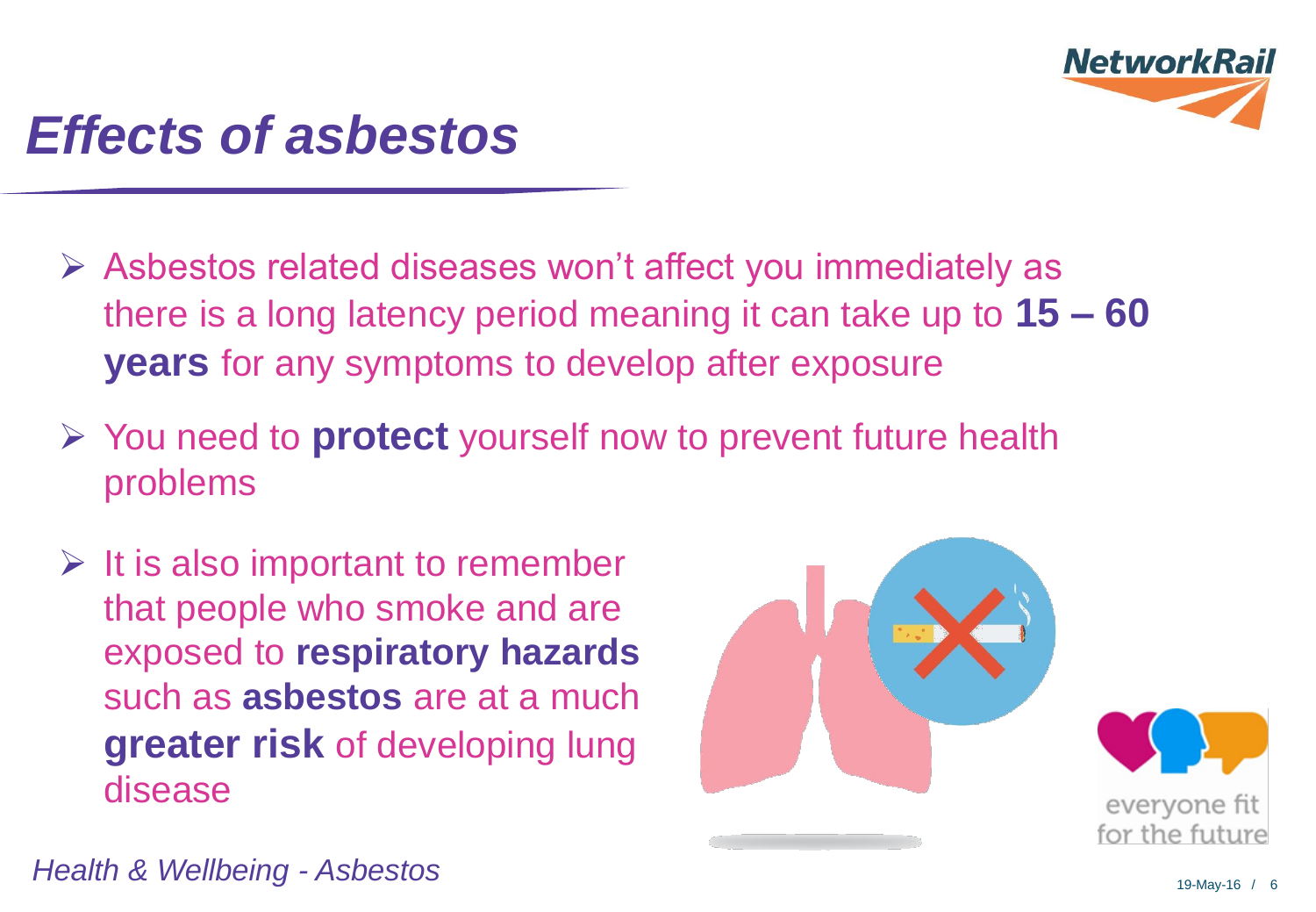

# *Working with asbestos*

- The **law requires** any work with asbestos to be strictly monitored
- This falls into **two categories** of **licensed** and **non-licensed**  work with both having specific legal requirements
- Please refer to the HSE website **[www.hse.gov.uk/asbestos](http://www.hse.gov.uk/asbestos)** for more information
- The **asbestos e-learning** is a mandatory requirement and must be undertaken by all Network Rail employees. The training can be located via oracle.



*Health & Wellbeing* 19-May-16 / <sup>7</sup> *- Asbestos*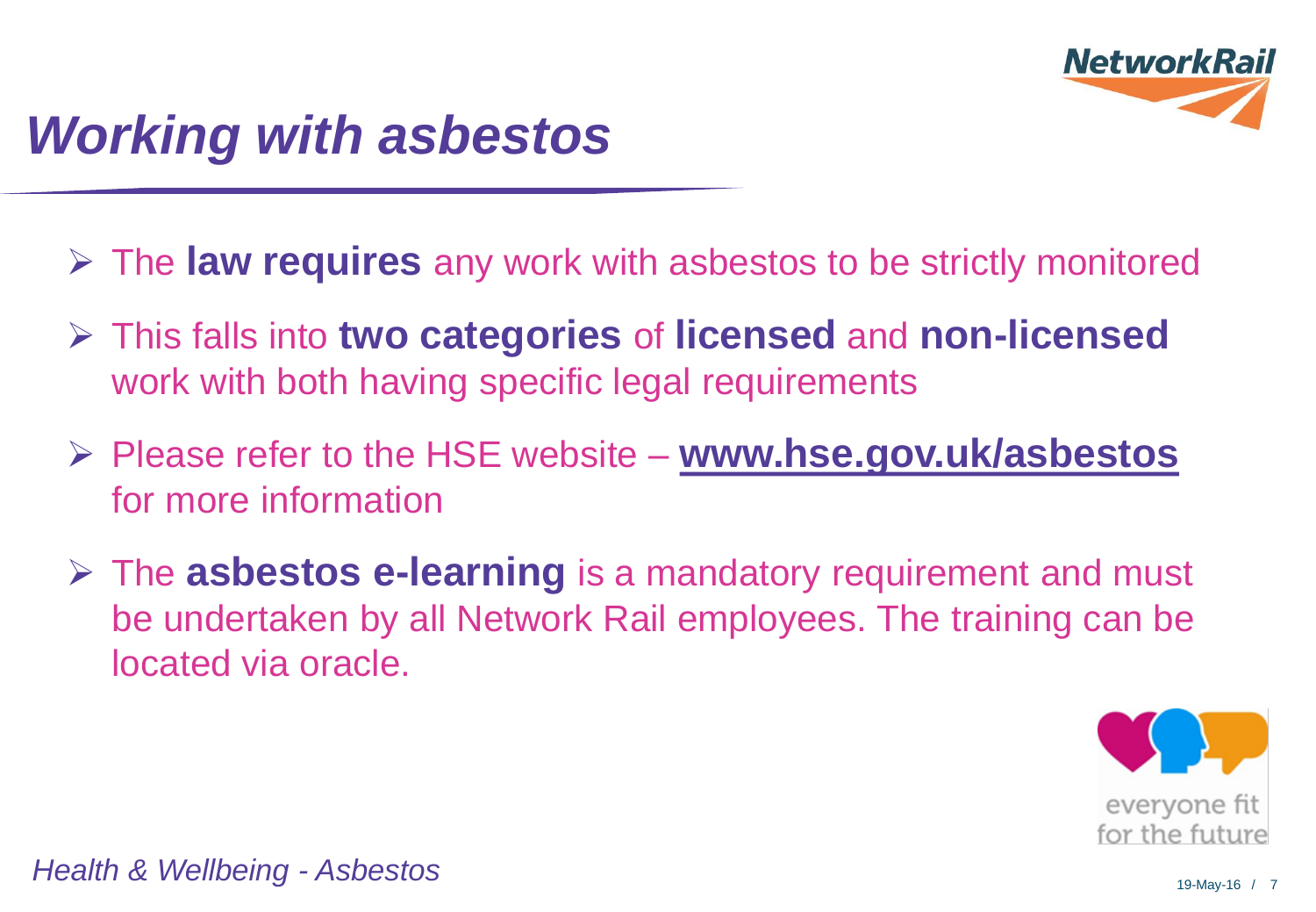

## *Accidental exposure*

In line with our Lifesaving Rules, ensure you are competent and have all required plans / permits prior to starting work.



Never undertake any job unless you have been trained and assessed as competent.

Always be sure the required plans and permits are in place, before you start a job or go on or near the line.

#### If you believe you have been accidentally **exposed** to asbestos… **DON'T PANIC**

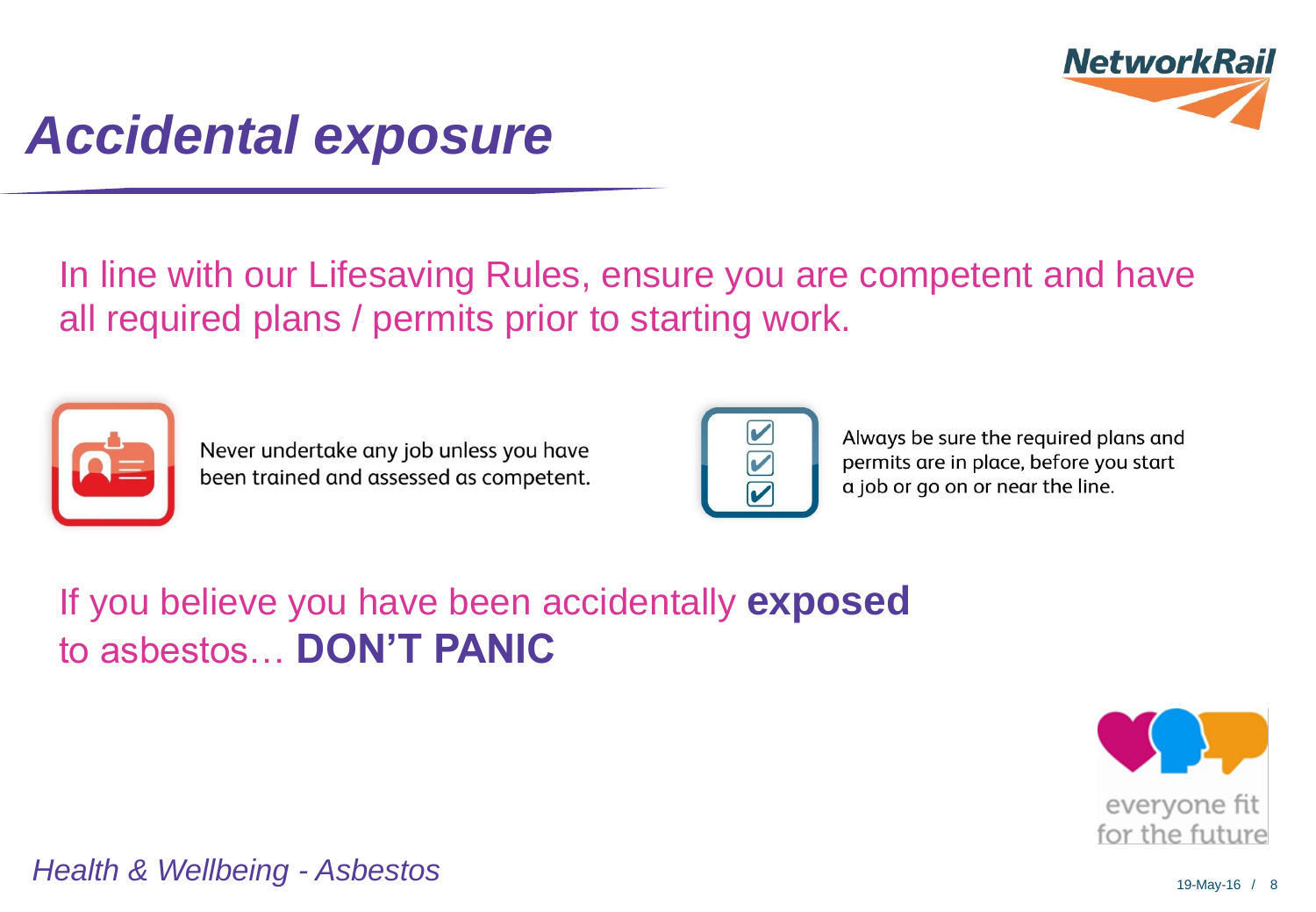

## *Accidental exposure*



**Inform your manager** and who may refer you to occupational health



Participate in an **occupational health assessment** where deemed necessary



If an exposure has been verified, make sure that the incident is **reported** using an accident form